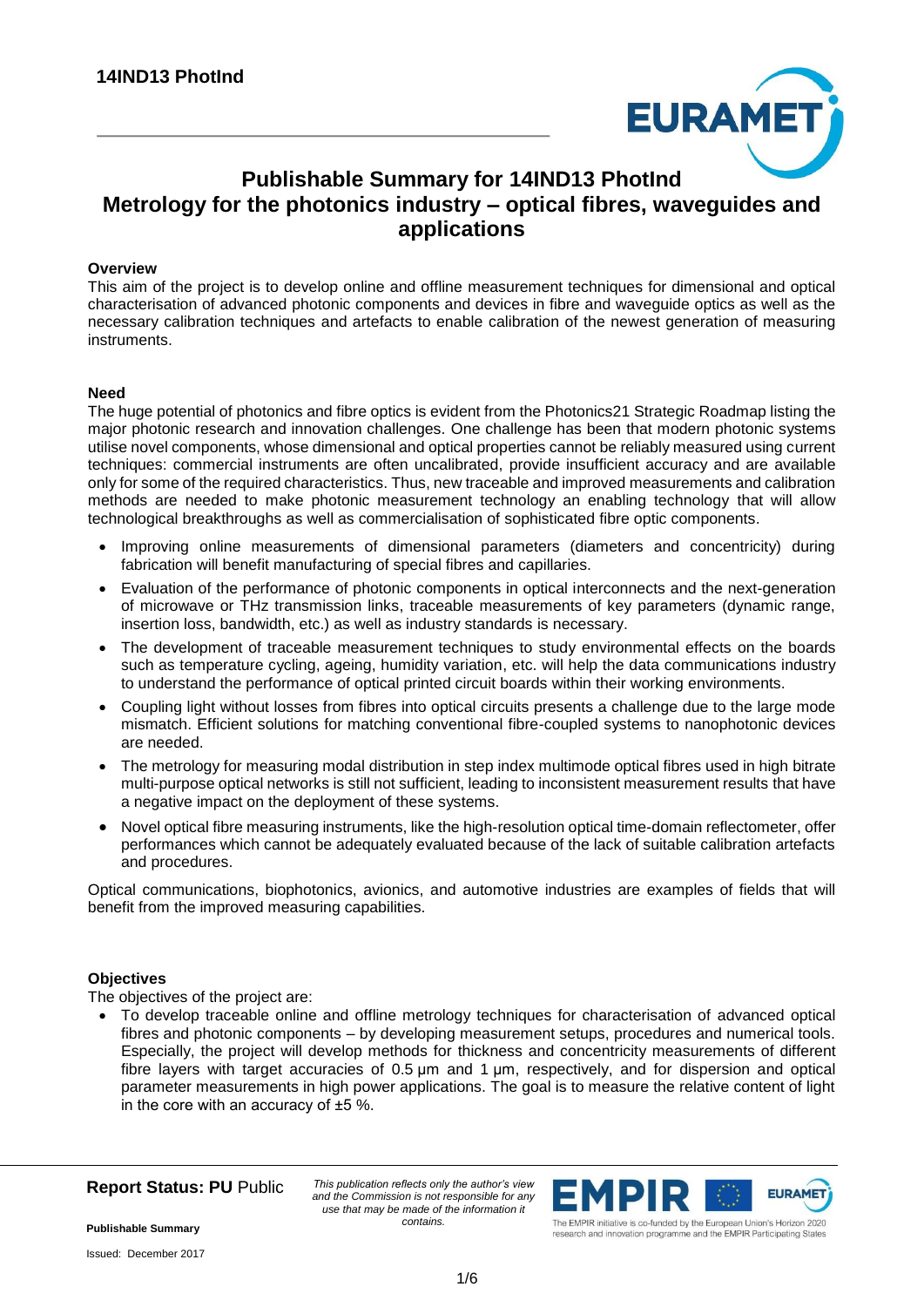

- To develop metrology for improved traceability of fibre optic measuring instruments by developing calibration techniques and artefacts. The main goal is to develop a traceable measuring system for encircled angular flux, which is a key parameter allowing characterisation of modal distribution in step index multimode fibres and components. Artefacts will be developed for the calibration of the attenuation scale and the distance scale of multimode optical time domain reflectometers (OTDR). Additionally, a novel portable absolute standard detector based on carbon nanotubes at cryogenic temperatures will be developed to solve the issues inherent to existing transfer standard detectors, like spectral dependence and temporal drift, and shorten the traceability chain of optical power measurements. This will result in a lower measurement uncertainty (target accuracy better than 0.5 %).
- To develop metrology for terahertz transmission links by developing traceable measurement standards and measurement procedures for key parameters (dynamic range, insertion loss, SNR, bit error ratio (BER) for various modulation formats, free spectral range and bandwidth) of THz transmission links. The target accuracy for dynamic range and insertion loss measurements is 5 %.
- To establish the metrology tools for performance characterisation of polymer waveguides mounted on electronic circuit backplanes used in high-speed data links – by developing measurement systems that can characterise the functional performance of waveguides incorporated onto short range interconnect boards. The systems will assess the key parameters of attenuation, isolation and BER. The usability of typical fibre-to-fibre connectors at high average powers will be investigated by monitoring transmission as well as the heating of the components (target accuracy: ±5 %). Measurement strategies to characterise evaluation boards will be developed with accuracy levels within ~ 1 dB for attenuation.
- To engage with the European photonics industry and photonics equipment manufacturers to facilitate the take up of the technology and measurement techniques developed by the project, and to recommend what further actions are required to ensure uptake.

# **Progress beyond the state of the art**

Current measurement technologies are mostly adapted to standard telecommunication and thus are not suited for characterisation of advanced optical fibres with different core and cladding dimensions and power range.

The accuracy (~5 μm) of today's online measurement methods for concentricity of fibre coating is inadequate for modern production and the methods are not applicable to different fibre types. The project will develop measurement tools with target uncertainties below 1µm, which will be based on the measurement and numerical analysis of laser scattering from transversely illuminated fibres. The scattered pattern was modelled with finite-element and Fourier-modal methods, and showed a good match to the measured data. The developed method will be sensitive enough to measure deviations in diameter or concentricity of the coating below 1 um for the common fibre geometries.

Dispersion is one of the most critical parameters in new and existing fibre-optic devices and deployments, affecting the link distance attainable, the data rate and channel cross-talk. The project will develop nondestructive and novel methods to measure dispersion and group velocities. The target is to measure optical dispersion with a relative uncertainty of  $1\times10^{-3}$  for dispersion slope and zero dispersion wavelength for 100 m of silica fibre. High power fibre lasers are often based on fibres consisting of an inner and outer core guiding the signal and pump light. Measurements of total transmission losses do not accurately reflect the losses of usable optical power, because the power transfer from signal core to cladding is neglected. A novel set-up for high power fibre characterization has been set-up for Watt-level optical power. In addition a new method for cladding light content measurement has been developed. The outcome of this work will include guidelines for measurement procedures for high power fibre optics.

To assess the performance of the photonics components used in THz transmission links, new metrology tools need to be developed. This project will study methods for measuring dynamic range and insertion loss and spectrally efficient modulation formats for the future THz links. A high resolution CW THz spectroscopy system and a new Lamellar mirror interferometer has been implemented.

The development of high bitrate multimode communication systems has made control of the modal distribution a key issue. The project will establish traceability for angular encircled flux (EAF) for the very first time and thus contribute to a proper implementation of these multimode systems. Two separate EAF set-ups have been constructed and have already been fully validated through a series of inter-comparisons.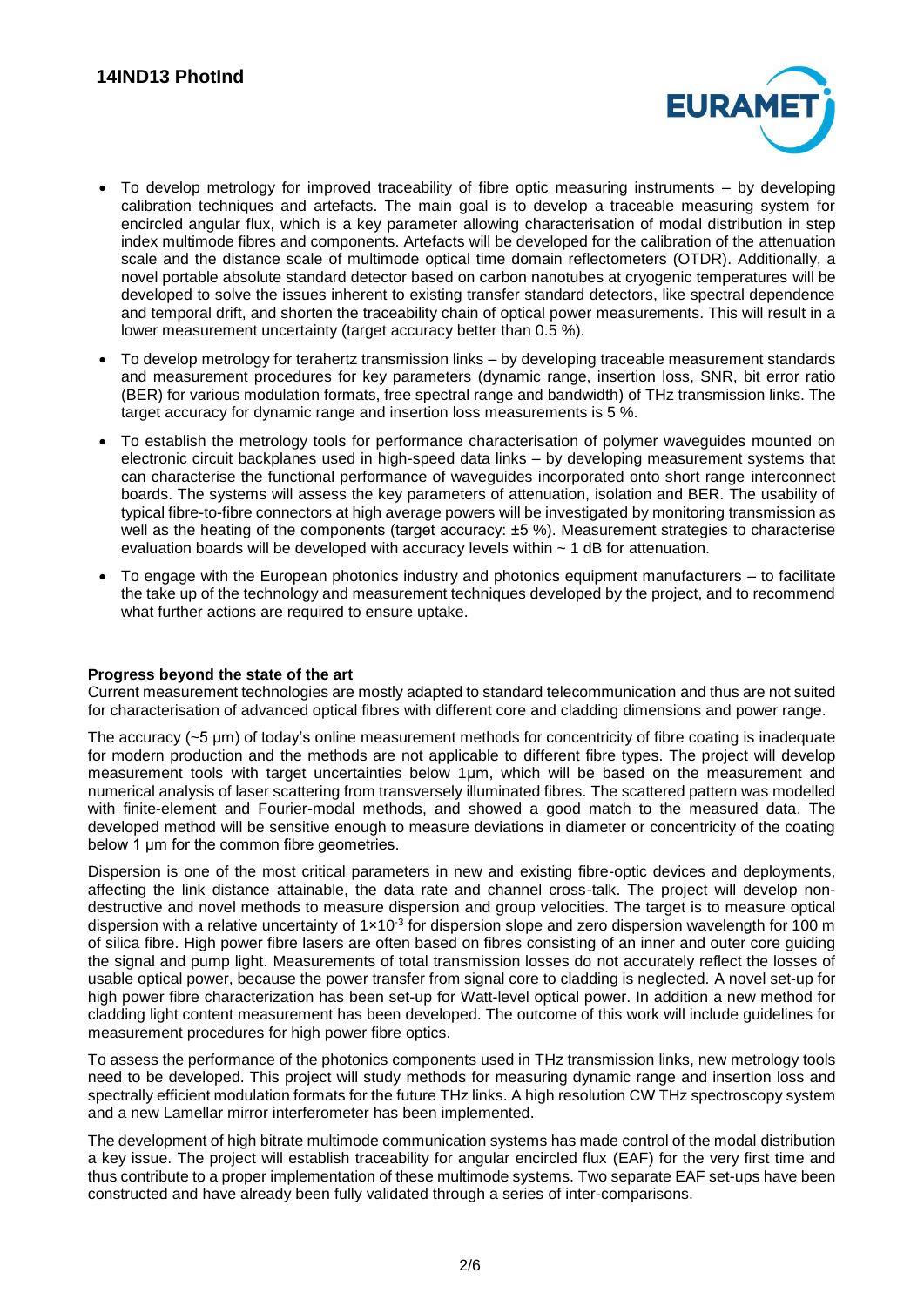

The project will develop traceable calibration methods for the distance scale of high spatial resolution OTDR and for the attenuation scale of multimode reflectometers, which currently are lacking. A series of integrated recirculating delay lines for the calibration of the distance scale of Optical Low Coherence Reflectometers has been fabricated and fibre-based micro-recirculating delay lines are under evaluation.

A first prototype of a fibre coupled absolute cryogenic radiometer based on carbon nanotube absorbers was developed and is almost ready for first evaluations.

The EMRP project IND51 (MORSE) focused on development of high-level metrological tools for *complete transmission systems*. In contrast, this project is devoted to *component characterisation* underpinning the functionality of transmission links. The two projects are complementary, providing a comprehensive suite of metrological tools for quantifying performance of photonic communication systems.

## **Results**

#### **Develop traceable online and offline metrology techniques for dimensional and optical characterisation of advanced optical fibres and photonic components**

The project will provide non-destructive and novel methods to measure dispersion and group velocities in optical fibres, measurement procedures for high power fibre optics, and online techniques for dimensional measurement of optical fibres. Construction of two novel set-ups for dispersion measurement of optical fibres has been partly completed. One utilises frequency comb with a pulse picker and white rabbit time synchronization, and the other is based on a SEA TADPOLE type white light spatial-spectral interferometer. For the high power characterisation at Watt level a metrological set-up for the measurement of fibre connector transmission has been build, and dependency of the connector performance on optical power has been investigated. A setup for the evaluation of cladding light content at up to 400 W has also been implemented and been successfully tested, reaching the target for repeatability and allowing for the cladding light measurement in multi-clad fibre geometries. OFDR technique has been adapted for evaluation of fibre core temperature in active high power fibres with large mode area. Guidelines for high power measurement are under development. For on-line characterisation of the dimensional properties of the fibre, a set-up has been designed and built for measurement of scattering from transversely illuminated fibres, and a portable set-up for testing in the production environment is under construction. Finite Element Method (FEM) and Fourier Modal Method (FMM) simulations are performed to find out sensitivity coefficients of scattering pattern to dimensional properties to support experimental results.

#### **Develop metrology for improved traceability of fibre-optic measuring instruments**

The project will provide a fully traceable measuring instrument for the calibration of the angular resolved modal properties of multimode systems, and will also fabricate artefacts for the calibration of the latest generation of high-resolution single-mode and multimode optical time-domain reflectometers.

Two different systems for Encircled Angular Flux (EAF) measurements have been constructed. The linearity and uniformity of two different types of IR-cameras have been characterised, and two independent analysis software for the calculation of the EAF have been developed, as well as a full uncertainty budget. The performance of EAF measurements have been validated by an inter-comparison, which showed excellent results. First discussions have been carried out with the technical committee IEC/SC86B, which is in charge of developing the relevant standards for EAF measurements and need to be further investigated. An artefact for the calibration of the distance scale of high resolution optical time domain reflectometers (OTDR) is under development. Waveguide-based recirculating delay lines for the calibration of Low Coherence Reflectometers (OLCR) have been built and are currently under test. An attenuation reference fibre with controlled modal distribution for the calibration of the attenuation scale of multimode OTDR has been successfully built and is ready for further inter-comparisons. First important steps towards the development of a fibre-coupled cryogenic radiometer have been successfully made.

#### **Develop metrology of terahertz transmission links**

The project will provide measurement standards and standard measurement procedures for terahertz transmission systems. A THz transmission link has been set up in collaboration with UCL and is currently being used to explore different modulation schemes. A paper describing this work in detail has been submitted for publication. In addition, a lamellar interferometer has been implemented. These systems will be used to characterise components employed in THz communication systems which would be obtained from UCL.

**Establish metrology tools for performance characterisation of polymer waveguides mounted on**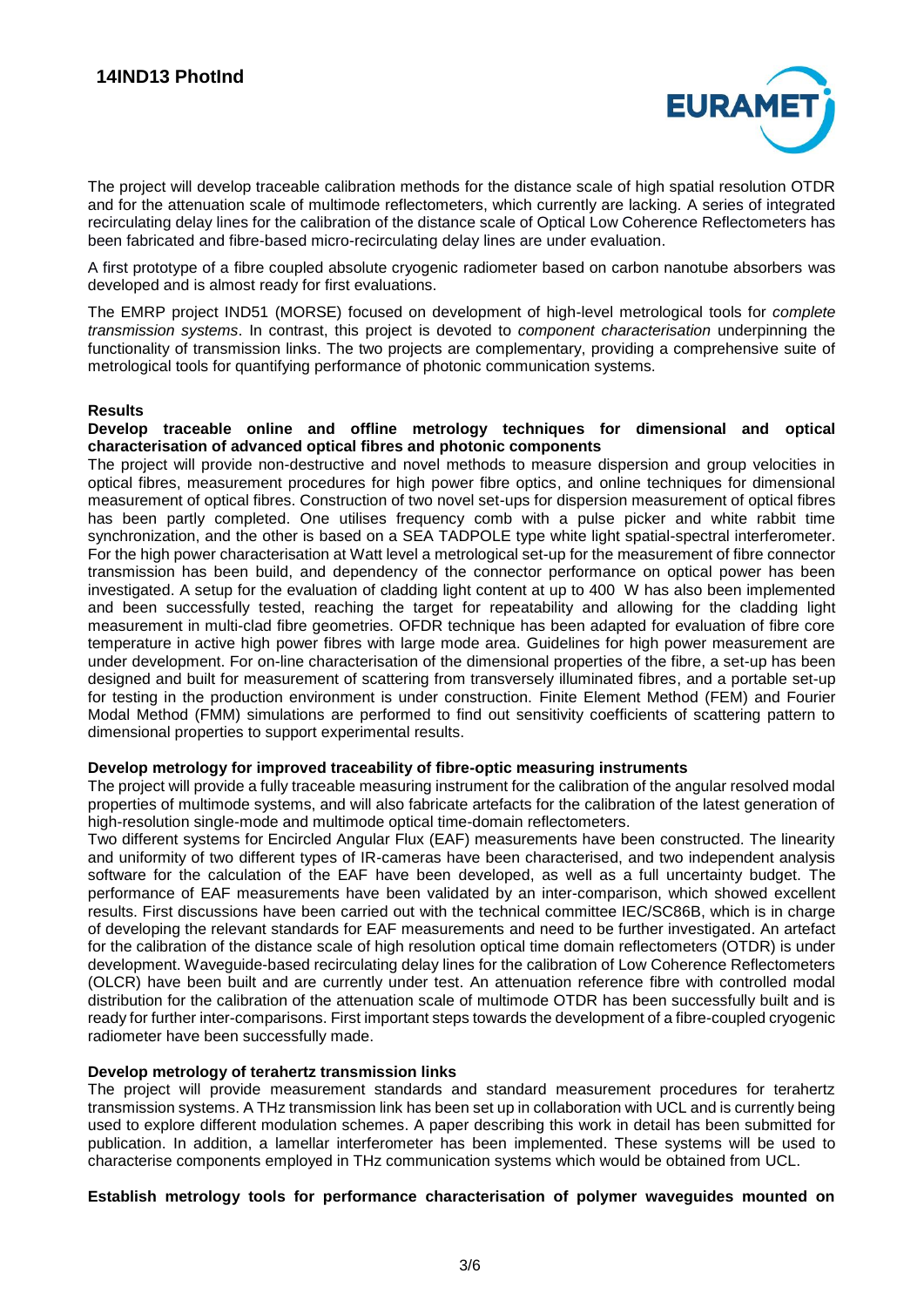

## **electronic circuit backplanes used in high-speed data links**

The project will establish metrology for and will contribute towards standardisation of key parameters, such as coupling loss, attenuation, crosstalk and BER, of short range interconnects. Novel fibre-to-chip couplers will be developed to overcome existing barriers in conventional technologies.

A Novel grating coupling devices to optical fibres have been designed, measured and fabricated using nanofabrication procedures. Transparent silica substrates have been used for wavelengths in the near-infrared wavelength range. Insertion loss of -1.67 dB per input coupler has been measured on target with the plan. Devices have been characterized using pairs of grating couplers connected via waveguides. The device footprint is below 200 µm<sup>2</sup> and thus compact. A temperature chamber system is being used to characterise novel optical waveguides provided by other partners. The performance is currently being evaluated under different environmental conditions. A BER measurement set up using an arbitrary waveform generator and a SFP+ module have been implemented for investigation of the thermal impact on data transmission. NPL is also contributing to the following IEC standards: GEL/86/2, GEL/86/3.

# **Engage with the European photonics industry and photonics equipment manufacturers**

The project will facilitate the take up of the novel technology and measurement techniques, and recommend what further actions are required to ensure uptake. The artefacts, protocols and measurement technologies developed will provide a basis for future standards and innovative products.

Project partners have been working to communicate with relevant international and national standardisation committees. The partners have after just 27 months published or submitted 9 open access peer reviewed papers and taken part or submitted abstract to 31 different national or international conferences. These include occasion organised by EOS, EPIC, BIPM and SPIE. Also first uptake actions of the project outcomes already came through: Two patent applications related to fibre characterisation and one patent application related to waveguide components have been submitted for examinations.

#### **Impact**

The project addresses the urgent metrology needs of photonics industry manufacturing and innovation. The European photonics industry would significantly benefit from the online and offline characterisation techniques for advanced optical fibres and photonic components as well as from the calibration techniques and artefacts to be developed in the project. The new metrological tools will support development and manufacturing of completely new products, which will be a competitive factor. The co-operation with European Photonics Industry Consortium, EOSAM and national photonics organisations guarantees effective dissemination.

The project partners have already submitted 9 manuscripts to peer reviewed scientific journals, 8 of them have already been published, had 31 talks or posters in international conferences, and had 12 different training events both for project partners and wider audience.

#### *Impact on relevant standards*

This project will have an impact on the work of IEC standardisation groups together with metrology committees of CCPR and EURAMET TC-PR. This far project partners have taken part to 16 different technical committee meetings. Project partners provide advice for the updating of existing standards and contribute to new standards related to the calibration of fibre optics measuring instruments (IEC TC86, WG4) and to the functional performance of short range interconnects (IEC TC86/TC91, JWG9). The project partners will provide advice for the improvement of calibration techniques to CCPR task groups on fibre optics (TG6) and on OTDR length calibration (TG9). Also EURAMET Technical committee for photo and radiometry is and will be informed about the results of the project.

#### *Impact on industrial and other user communities*

The manufacturers of advanced optical fibres will benefit from the project through the availability of novel tools for high-level characterisation of dimensional and optical properties. The development of techniques for online monitoring and control of the fabrication process will have a significant impact on the fibre industry, which would improve the quality of the production, increase the yield of the processes and reduce costs.

The development of new calibration techniques for the latest generation fibre optics will benefit industrial applications in the field of sensors. High-resolution spatial measurements of distance and attenuation scale calibrations would improve the accuracy of sensors. The develop EAF measuring instrument is planned to be for sale by one of the project partners. This will allow industry to better characterise output properties of different fibres. Several new calibration services are to be started-up by NMIs.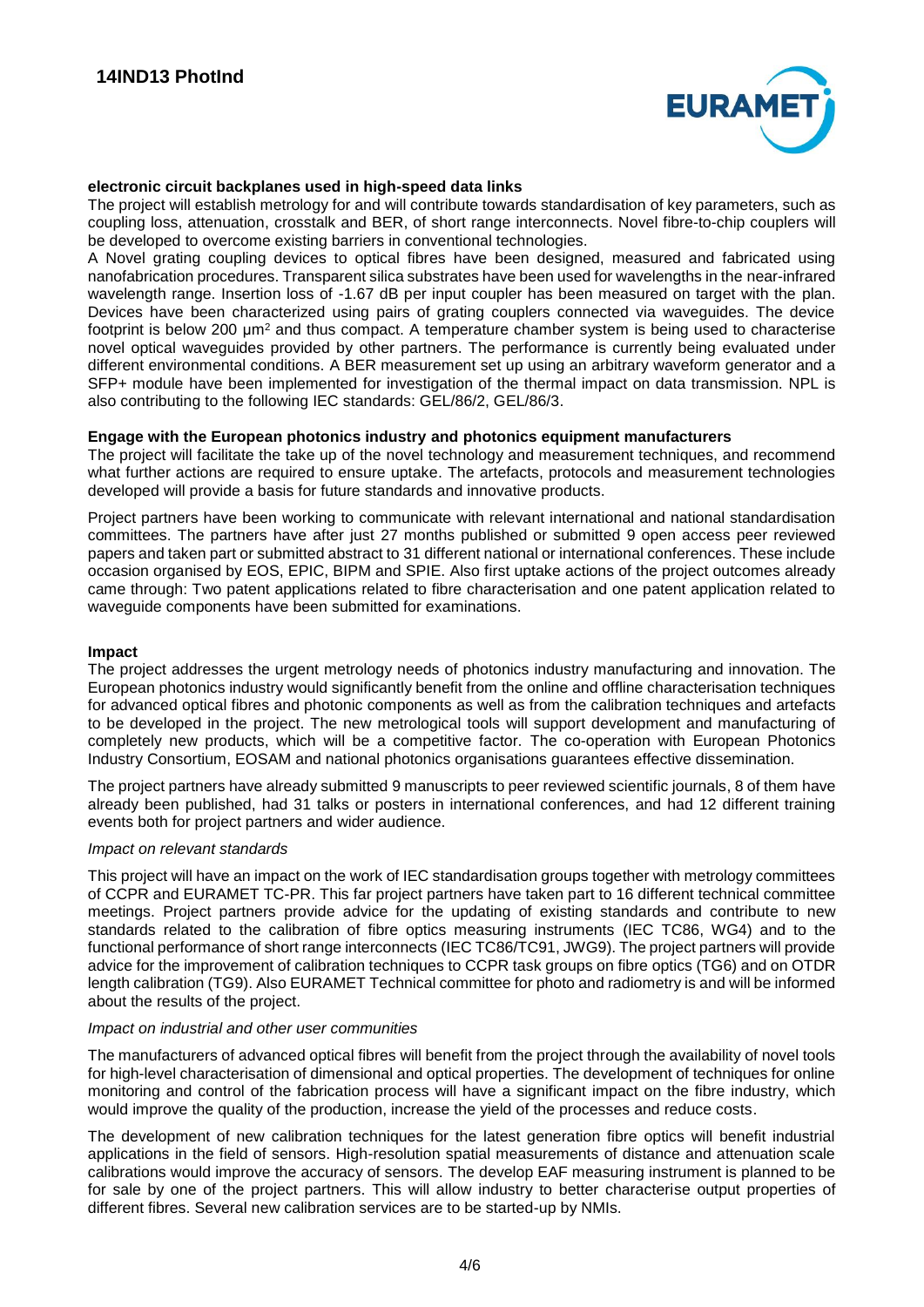

Developments in optical fibres and fibre connections, polymer waveguides, and THz interconnects enable more economic and faster data connections with optical Fibre-To-The-Home. Manufacturers of microwave photonics components including THz communications equipment would benefit from the project by having the means and procedures for characterising their equipment performance.

The coupling components developed in this project will provide a flexible architecture for multi-port access to integrated optical devices. This is of relevance for manufacturers of integrated optical circuits, as well as for the production of nanoscale photonic systems with macroscopic fibre connectors. The establishment of hybrid planar-3D photonic systems will satisfy the need to move beyond traditional optical designs and provide possibilities to transfer knowledge from free-space optics to on-chip circuits. This will be important for the manufacturers of 3D lithography equipment.

More reliable characterisation methods for high-power fibre lasers and components will reduce the effort required for the developers of these devices. By having reliably characterised high-power fibre connectors readily available, the spread of modular systems could also be increased, leading to more flexibility for companies using lasers.

The developed finite-element based numerical methods for simulating different photonics components will be available later as part of a commercial software package.

The project partners collaborate closely with companies interested in targets and results of the project. Several companies have already applied position in stakeholder committee of the project.

#### *Impact on the metrological and scientific communities*

A better understanding of the optical properties of advanced optical fibres will benefit the fibre optic community. Especially, new techniques for EAF and OTDR high resolution measurements requires a deep analysis of optics, optical detection and image processing; the outcomes of which will be beneficial for the scientific communities. Results from inter-comparisons of OTDR measurements and comparisons between modal distribution simulations and measurements will be shared with the metrological community.

In particular, the advances in fibre-to-chip light coupling and photonic metrology provided by this project will be used in many areas of integrated photonic circuits. By simplifying light coupling and providing a better waveguide characterisation, scientific communities will be able to focus their effort on the actual chip functionalities, increasing research efficiency and impact.

Terahertz communications is now at the research stage, focusing significant attention from the scientific community. Given its novelty, metrological communities still need to develop appropriate characterisation systems and standards. The results of the project will therefore greatly benefit all the aforementioned parties.

Establishing traceability will be a key part in the development of the new measurement techniques. The project results and outcomes have already been disseminated by 8 publications and 31 conference presentations.. The project results have been presented at EOSAM 2016 conference and at BIPM workshop on the metrology needs in the fiber optics. In spring 2018 the project will have a joint session with SPIE photonics west conference were the results of the project are more widely communicated for industrial and scientific community.

#### **List of publications**

I. Fatadin, Estimation of BER from Error Vector Magnitude for Optical Coherent Systems, Photonics (2016) 3(2) 21. doi:10.3390/photonics3020021

A. V. Velasco, J. Galindo-Santos, P. Cheben, M. L. Calvo, J. Schmid, A. Delage, D.-X. Xu, S. Janz, P.Corredera, Temperature drift compensation in Fourier-transform integrated micro-spectrometers, Optica pura y aplicada, (2015) 48(4):283-289. doi: 10.7149/OPA.48.4.283

M. Nedeljković, A. V. Velasco, A. Khokhar, A. Delage, P. Cheben, and G. Mashanovich, Mid-Infrared Siliconon-Insulator Fourier-Transform Spectrometer Chip, IEEE Photonics Technology Letters, Dataset doi:10.5258/SOTON/383407